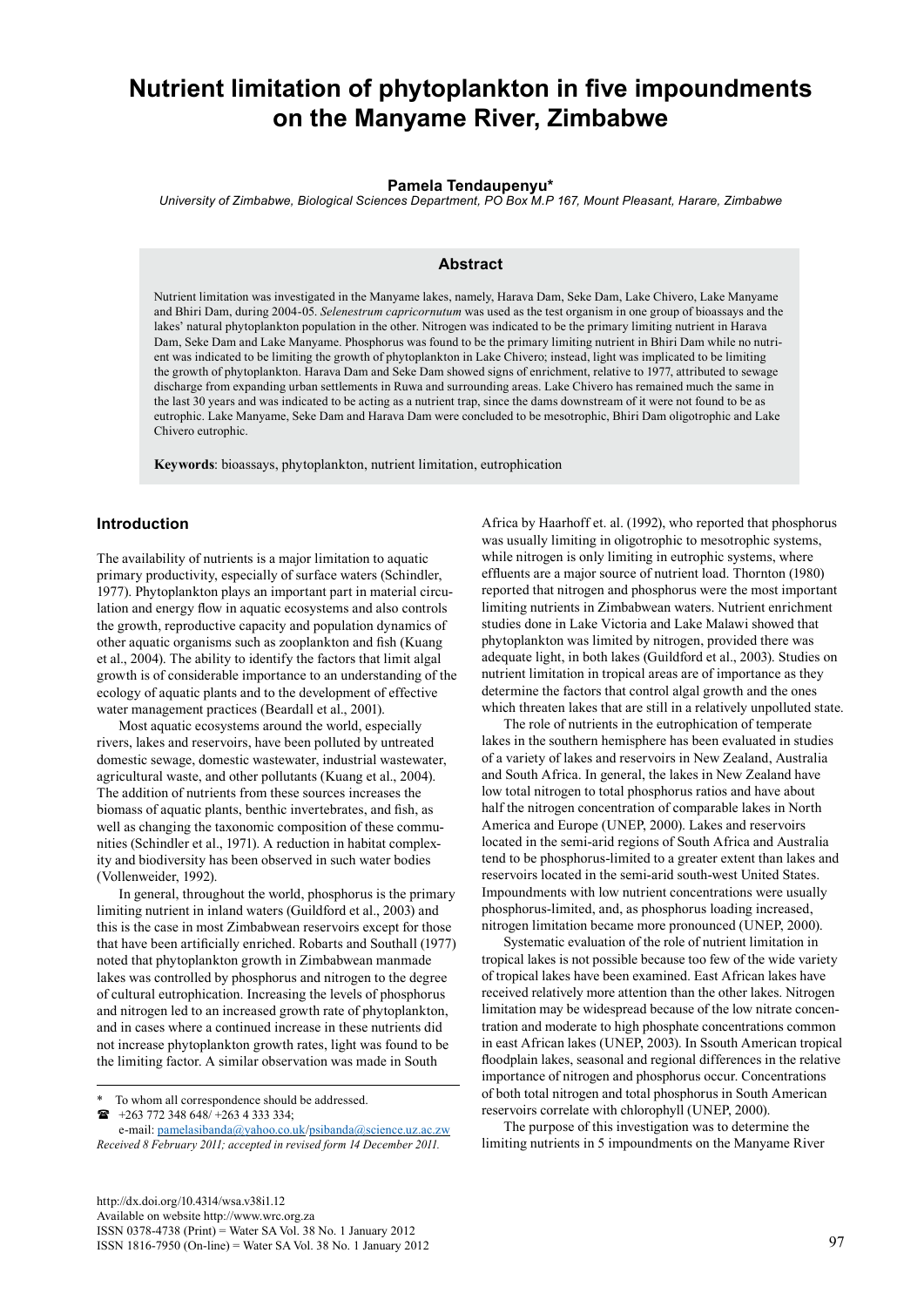



in Zimbabwe. Harava Dam, Seke Dam and Lake Chivero have been investigated previously by Robarts and Southall (1977) and are subject to increasing nutrient enrichment from the city of Harare, In the 1977 study by Robarts and Southall, phosphorus was found to be limiting in Harava and Seke Dams while no nutrient was found to be limiting the growth of phytoplankton in Lake Chivero; hence, light was concluded to be the limiting factor. This study provided an opportunity to determine whether or not phytoplankton is still limited by the same nutrients as it was almost 30 years ago in the 3 dams previously studied by Robarts and Southall (1977) and provides elementary information on nutrient limitation in Lake Manyame and Bhiri Dam, where not much work has previously been done. The research questions addressed in this investigation were: (i) what is the limiting nutrient in each dam; (ii) what is the phytoplankton composition and biomass in each dam; and (iii) is there any evidence that the previously oligotrophic impoundments have become enriched as a result of urban growth in their catchments?

## **The study area**

The Manyame River, which rises near the town of Marondera about 65 km east of Harare, flows in an east-west direction until reaching the Great Dyke, after which it flows in a northerly direction until it reaches Lake Cahora Bassa on the Zambezi River in Mozambique. The upper Manyame is of great importance because it supplies water to Harare and Chitungwiza, and some smaller centres such as Norton and Ruwa, which together have a population of about 2 million people or 18% of Zimbabwe's population (Magadza, 1997). Four dams have been constructed on the river to meet these needs, while another dam has recently been built on the Manyame about 100 km from Harare near the town of Chinhoyi (Fig. 1). These impoundments range in size from 215 to 8 100 ha (Table 1) and all are susceptible to some degree to pollution emanating from the Harare urban area.

Harava (formerly Henry Hallam) Dam is located 15 km south of Harare at the junction of the Manyame and Ruwa Rivers. When Robarts and Southall (1977) examined nutrient limitation in this impoundment, its catchment area was predominantly rural and there was no evidence of nutrient enrichment.

| Table 1<br>Physical characteristics of the 5 impoundments on the<br>Manyame River. Data from Marshall (1994) and Zimbabwe<br><b>National Water Authority.</b> |      |              |                               |                                                                  |      |  |  |  |
|---------------------------------------------------------------------------------------------------------------------------------------------------------------|------|--------------|-------------------------------|------------------------------------------------------------------|------|--|--|--|
| Date of construction                                                                                                                                          |      | Area<br>(ha) | Volume<br>$(m^3 \times 10^6)$ | <b>Catchment</b><br>Mean<br>depth (m)<br>area (km <sup>2</sup> ) |      |  |  |  |
| Harava                                                                                                                                                        | 1973 | 215          |                               | 4.3                                                              | 149  |  |  |  |
| Seke                                                                                                                                                          | 1929 | 109          |                               | 3.3                                                              | 748  |  |  |  |
| Chivero                                                                                                                                                       | 1952 | 2630         | 250                           | 9.5                                                              | 2227 |  |  |  |
| Manyame                                                                                                                                                       | 1976 | 8100         | 480                           | 6.0                                                              | 3790 |  |  |  |
| <b>Bhiri</b>                                                                                                                                                  | 2000 | 112          | 172                           | 3.2                                                              | 5362 |  |  |  |

Since then, the population has grown rapidly with an expansion of the semi-formal settlement of Epworth and the townships of Mabvuku and Ruwa, and there may now be much higher levels of nutrient enrichment in the dam. Evidence that this may be occurring can be seen in the extensive growth of *Eichhornia natans* on the dam, although it does not form mats because its water level fluctuates extensively and it is exposed to the wind.

Seke (formerly Prince Edward) Dam is located immediately below Harava Dam, which spills almost directly into its upper end. There was no evidence of nutrient enrichment in the 1970s (Robarts and Southall, 1977) but this could have changed, since all of its water comes from Harava Dam and it may also have been affected by population growth in the catchment area. This is supported by the fact that much of its water surface is now covered by macrophytes, principally *Eichhornia natans, Hydrocotyle ranunculoides, Nymphaea* sp. and *Azolla filiculoides*.

Lake Chivero is the next impoundment downstream, located about 35 km southwest of the city of Harare. It was created as the principal water supply for the city and has a long history of water quality problems caused by the discharge of sewage effluent from Harare and Chitungwiza into its tributaries, most evident as algal blooms and problems with floating macrophytes such as the water hyacinth *Eichhornia crassipes* (Marshall, 2005). The lake has been enriched to the extent that phosphorus is no longer a limiting nutrient and the phytoplankton may now be self-limiting through reduced light penetration caused by its dense population (Robarts 1981, Robarts and Southall, 1975, 1977; Robarts et al., 1982). Its water quality improved briefly in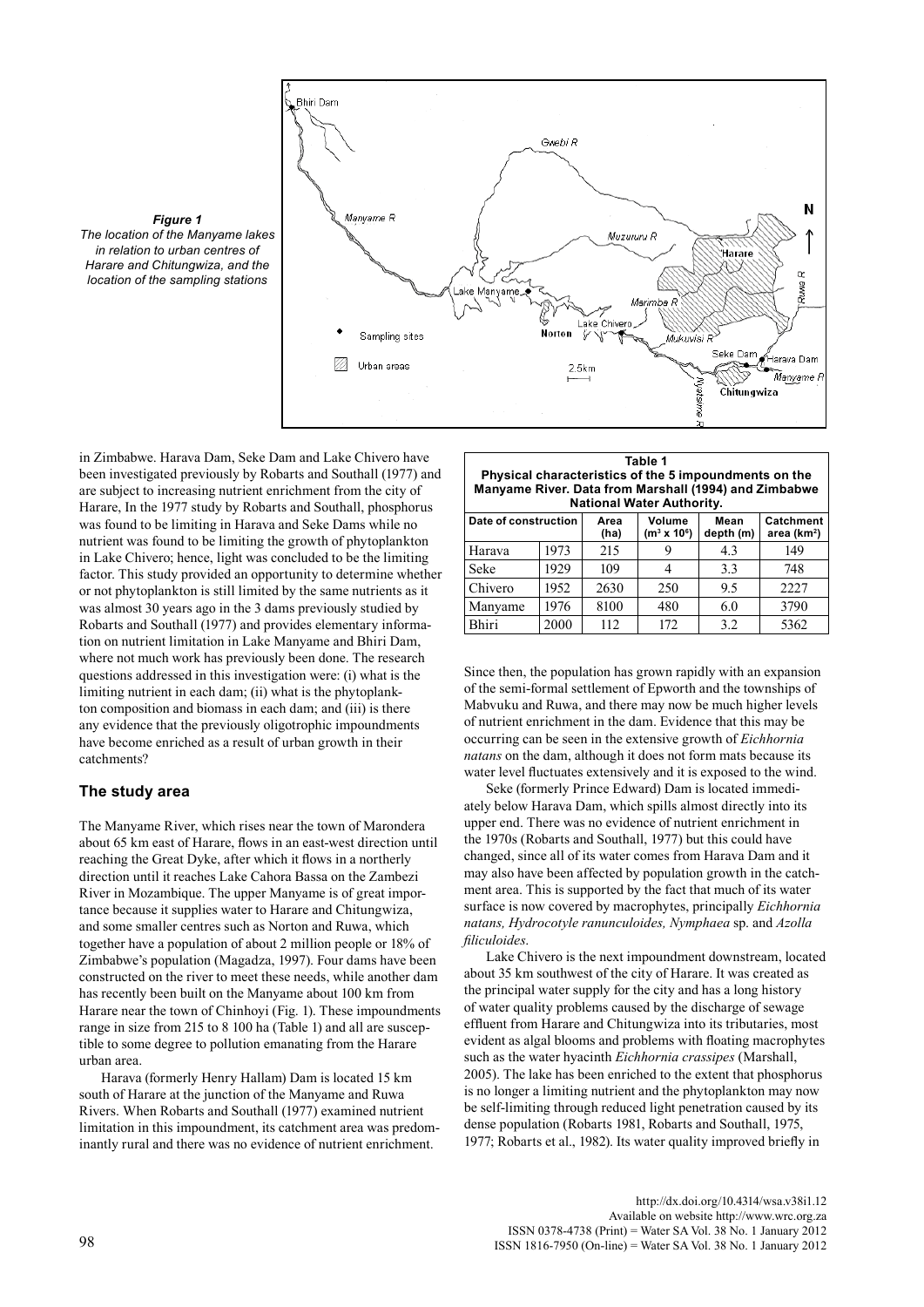the 1970s following a programme to divert sewage effluent onto the land for irrigation, but this was insufficient to deal with the increasing quantities of effluent and the water quality continued to deteriorate from the mid-1980s onwards.

Lake Manyame was created in 1976 with the construction of the Darwendale Dam about 15 km below Lake Chivero. Although most of its inflow comes from Lake Chivero it is not yet exhibiting effects of eutrophication, although there is some evidence of elevated phosphorus concentrations (Marshall, 1994) and the dense growth of *Lagarosiphon ilicifolius* that occurs in shallow areas may be an early symptom of enrichment. The growth of the town of Norton, situated on the south bank, has been rapid in recent years and may cause problems in future. Little research has been done on this lake, apart from a description of temperature and oxygen stratification in its formative years (Cotterill and Thornton, 1985).

Bhiri Dam, the most recently-constructed dam in the catchment, was created to supply irrigation water, although it has not been fully utilised for this purpose. Like other dams in the area it was probably eutrophic during its filling phase owing to the release of nutrients from the drowned land and vegetation (Coche, 1974; Mitchell and Marshall, 1974; Masundire, 1992). Its nutrient status is presently unknown but the presence of extensive beds of *Lagarosiphon ilicifolius* suggests that it may still be enriched.

## **Methods**

The 6 sites in the 5 impoundments were sampled from November 2004 to February 2005. Sampling sites in Harava Dam, Seke Dam and Lake Chivero were the same as those used in 1975-76 (Robarts and Southall, 1977). In Harava Dam, samples were taken from each of the arms of the impoundment formed by the 2 inflowing rivers, the Manyame (sampling station located at 17º 60'S 31º 03'E) and the Ruwa (17º 58´S 31º 02´E). The sampling point in Seke Dam was located about 150 m from the dam wall (17º 59´S 31º 03´E), mid-lake. The sampling sites in Lake Chivero, Lake Manyame and Bhiri Dam were located in deep waters in the main part of the dams at 17º 55'S 30º 49'E, 20º 13´S 32º 11´E and 17º 49´S 30º 31´E, respectively. The following physico-chemical variables were measured with a Horiba U23 water quality monitor: dissolved oxygen, conductivity and pH, with readings being taken from the surface to the bottom at 0.5 m intervals. Transparency was determined with a Secchi disc. A Nansen water sampler was used to collect water samples at depths of 5 m and these samples were mixed to give an integrated sample, which was taken to the laboratory for analysis. The concentrations of ammonia, total nitrogen and total phosphorus were determined in the laboratory by using a HACH ER/04 water testing kit. A 20  $\ell$  sample of depth integrated water was collected in a plastic container at each dam and transported to the laboratory for bioassay cultures.

Phytoplankton samples were collected by filtering 50 ℓ of lake water through a 25 μm plankton net and, after preservation in Lugol's solution, the species present were identified in the laboratory under an inverted microscope with the help of identification keys in Lund and Lund (1998) and Elenbaas (1994). The density of phytoplankton was determined by counting the numbers present in 5 x 1-mℓ sub-samples from each site and the mean value was recorded. An estimate of phytoplankton biomass was obtained by measuring chlorophyll *a* and phytophytein using methods given in Bartram and Balance (1995).

Nutrient limitation in each impoundment was determined from bioassays with *Selenestrum capricornutum* as the test organism as well as by enrichment experiments using natural populations of phytoplankton. For the bioassays with *Selenestrum capricornutum,* surface water samples were filtered under reduced pressure through 1.2 μm and 0.45 μm membrane filters. Forty-five 100-mℓ conical flasks were autoclaved and numbered permanently, then washed with filtered water from the samples, after which 60 mℓ of filtered water was introduced into each flask and nutrients added. Nutrient solutions were made up with various macro- and micronutrients (Table 2); for certain solutions some nutrients were left out so that bioassays were done on solutions lacking certain nutrients. A 1 mℓ aliquot from a 1-week-old pure culture of *Selenestrum capricornutum*  was added to each flask, which was then plugged loosely with cotton wool and covered with aluminium foil. The cultures were grown at room temperature. Growth was measured every 3 days, over a period of 9 days, by the change in absorbance at 600 nm using a DR/2010 spectrophotometer. Absorbance was then converted to biomass (mg∙ℓ -1):

$$
B = 31.97 + 152.25 A_{600}, r^2 = 0.71
$$

where:  $B = \text{biomass}$  $A_{600}$  = absorbance at 600 nm

This equation was obtained by growing *Selenestrum capricornutum* in cultures, measuring the absorbance and then filtering

| Table 2<br>Nutrient solutions and final enrichments of bioassay<br>cultures. All micronutrients were added as one solution<br>with a total volume of 0.1 me.<br>(From: Robarts and Southall, 1977) |                                         |                                                                           |                                                              |         |  |  |  |
|----------------------------------------------------------------------------------------------------------------------------------------------------------------------------------------------------|-----------------------------------------|---------------------------------------------------------------------------|--------------------------------------------------------------|---------|--|--|--|
|                                                                                                                                                                                                    | <b>Molarity</b><br>of stock<br>solution | Volume<br>$(ml)$ of<br>stock<br>solution<br>added<br>to 60 me<br>cultures | <b>Final enrichment</b><br>concentration<br>$(mg·\ell^{-1})$ |         |  |  |  |
| (a) Macronutrients                                                                                                                                                                                 |                                         |                                                                           |                                                              |         |  |  |  |
| NaNO <sub>3</sub>                                                                                                                                                                                  | 0.300                                   | 0.1                                                                       | N                                                            | 6.80    |  |  |  |
|                                                                                                                                                                                                    |                                         |                                                                           | Na                                                           | 11.70   |  |  |  |
| $K,$ HPO <sub><math>4</math></sub>                                                                                                                                                                 | 0.006                                   | 0.1                                                                       | 0.76                                                         |         |  |  |  |
|                                                                                                                                                                                                    |                                         |                                                                           | P                                                            | 0.30    |  |  |  |
|                                                                                                                                                                                                    | 0.028                                   |                                                                           | Mg                                                           | 1.10    |  |  |  |
| MgCl <sub>2</sub> .6H <sub>2</sub> O                                                                                                                                                               |                                         | 0.1                                                                       | C1                                                           | 3.21    |  |  |  |
|                                                                                                                                                                                                    | 0.055                                   | 0.1                                                                       | Mg                                                           | 2.16    |  |  |  |
| MgSO <sub>4</sub> .7H <sub>2</sub> O                                                                                                                                                               |                                         |                                                                           | S                                                            | 2.86    |  |  |  |
|                                                                                                                                                                                                    |                                         | Ca<br>0.1                                                                 |                                                              | 1.95    |  |  |  |
| CaCl <sub>2</sub> .2H <sub>2</sub> O                                                                                                                                                               | 0.030                                   |                                                                           | C1                                                           | 3.44    |  |  |  |
|                                                                                                                                                                                                    | 0.1<br>0.179                            |                                                                           | Na                                                           | 6.67    |  |  |  |
| NaHCO <sub>2</sub>                                                                                                                                                                                 |                                         |                                                                           | $\mathcal{C}$                                                | 3.48    |  |  |  |
| (b) Micronutrients                                                                                                                                                                                 |                                         |                                                                           |                                                              |         |  |  |  |
| $H_3BO_3$                                                                                                                                                                                          | 0.003                                   |                                                                           | B                                                            | 0.053   |  |  |  |
| MnCl <sub>2</sub> .4H <sub>2</sub> O                                                                                                                                                               | 0.001                                   |                                                                           | Mn                                                           | 0.119   |  |  |  |
| ZnCl <sub>2</sub>                                                                                                                                                                                  | 0.0002                                  |                                                                           | Zn                                                           | 0.025   |  |  |  |
| Na,EDTA.H,O                                                                                                                                                                                        | 0.00003                                 | 0.1                                                                       | Mo                                                           | 0.005   |  |  |  |
| FeCl <sub>3</sub> .6H <sub>2</sub> O                                                                                                                                                               | 0.00036                                 |                                                                           | Fe                                                           | 0.032   |  |  |  |
| Na,EDTA.2H,O                                                                                                                                                                                       | 0.0008                                  |                                                                           | <b>EDTA</b>                                                  | 0.376   |  |  |  |
| CoCl <sub>2</sub> .6H <sub>2</sub> O                                                                                                                                                               | 0.00003                                 |                                                                           | Co                                                           | 0.003   |  |  |  |
| CuCl <sub>2</sub><br>0.0000007                                                                                                                                                                     |                                         |                                                                           | Cu                                                           | 0.00007 |  |  |  |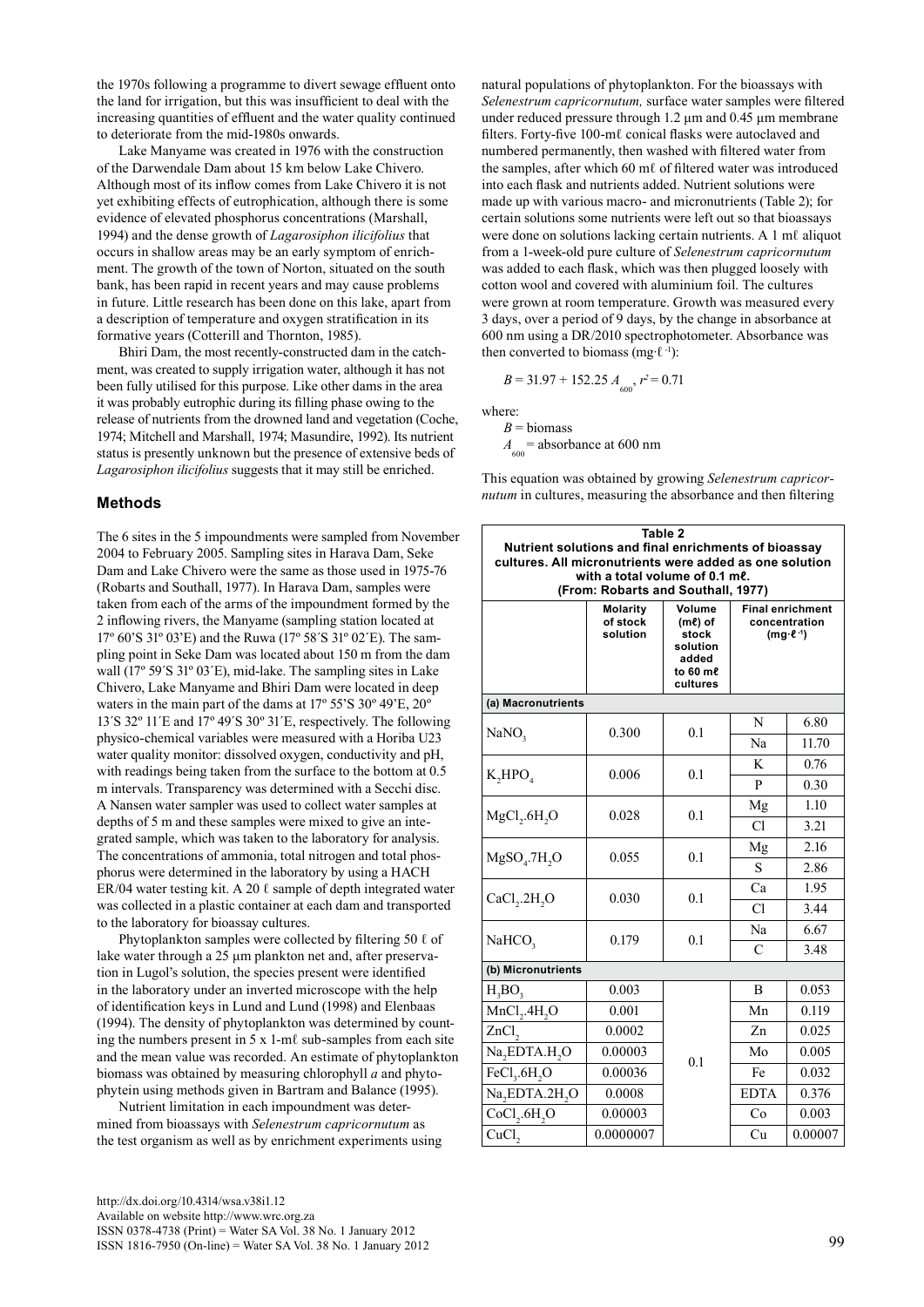the culture through previously weighed filter paper, drying the filter paper and residue in an oven at 105ºC. The dry weight of *Selenastrum* on the filter paper was then determined by subtraction.

Water for enrichment experiments was collected by filtering 20  $\ell$  of dam water through a 20  $\mu$ m mesh plankton net to remove the zooplankton. The water was taken to the laboratory in a plastic container where the following treatments were prepared in triplicate in transparent bottles of about 1  $\ell$  volume: (i) all nutrients supplied except  $K_2PO_4$ , (ii) all nutrients except NaNO<sub>3</sub>, (iii) all nutrients except micronutrients, (iv) all nutrients and  $(v)$  no nutrients. A 5 m $\ell$  aliquot of phytoplankton collected by filtering 20  $\ell$  of lake water through a 25  $\mu$ m plankton net was added to each bottle. The treatments were incubated at 21ºC using natural light and the growth of the phytoplankton community was determined by measuring the chlorophyll *a* concentration after 1, 2 and 3 days according to the method given in Bartram and Balance (1995). Each experiment was replicated 3 times.

## **Data analysis**

A 1-way analysis of variance (ANOVA) was used to test variation in the physico-chemical variables and phytoplankton biomass among the dams. T-tests were used to ascertain if there was a change in the pattern of nutrient limitation since 1974-75 in the impoundments studied by Robarts and Southall (1977). The t-test was also used to determine if the physico-chemical variables in the 2 arms of Harava Dam were significantly different. The Brillouin index of diversity was used to measure the diversity of phytoplankton in each dam using the equation:

*HB= {*In *N! - å*In *n1 }* / *Ni*

where:

 $HB =$  index of species diversity

 $N =$  total number of individuals in a sample

*n <sup>i</sup>* <sup>=</sup> number of individuals of *i*th species

Cluster analysis was carried out on physico-chemical variables and algal composition to group dams with similar water quality.

## **Results**

#### **Trophic status of the 5 impoundments**

All variables, except for dissolved oxygen, followed a similar trend of increasing in concentration from Harava Dam to Lake Chivero and then decreasing from Lake Chivero to Bhiri Dam. This reflects the eutrophic status of Lake Chivero and the generally mesotrophic status of the other water bodies.

The mean pH ranged from 5.1 in Bhiri Dam to 8.9 in Lake Chivero and, although it was higher in Harava and Seke dams (6.8 and 7.1, respectively), it was much lower in Lake Manyame and Bhiri Dam (5.6 and 5.1, respectively). Nevertheless, pH in Harava, Seke, Lake Manyame and Bhiri Dams was not significantly different (ANOVA,  $p > 0.05$ ). The pH (mean = 8.9) was significantly higher in Lake Chivero (ANOVA,  $p$ <0.05) than in the other impoundments, which reflects its eutrophic state.

Conductivity ranged from 229 to 331  $\mu$ S⋅cm<sup>-1</sup>, with the lowest values in Harava and Seke Dams. It rose sharply in Lake Chivero and remained relatively high in the 2 downstream impoundments (Lake Manyame and Bhiri Dam), with conductivities for all 3 downstream water bodies being significantly

| Table 3<br>The growth cultures used in the bioassays.<br>(From: Robarts and Southall, 1977) |                                                            |  |  |  |  |
|---------------------------------------------------------------------------------------------|------------------------------------------------------------|--|--|--|--|
| Culture                                                                                     |                                                            |  |  |  |  |
|                                                                                             | All nutrients added except NaNO.                           |  |  |  |  |
| $\mathfrak{D}$                                                                              | All nutrients added except K <sub>2</sub> HPO <sub>4</sub> |  |  |  |  |
| $\mathbf{3}$                                                                                | All nutrients added except MgCl, 6H, O                     |  |  |  |  |
| 4                                                                                           | All nutrients added except MgSO, 7H, O                     |  |  |  |  |
| 5                                                                                           | All nutrients added except CaCl, 2H, O                     |  |  |  |  |
| 6                                                                                           | All nutrients added except CaCl, 2H, O                     |  |  |  |  |
| 7                                                                                           | All nutrients added except micronutrients                  |  |  |  |  |
| 8                                                                                           | No nutrient enrichment                                     |  |  |  |  |

higher (ANOVA,  $p<0.05$ ) than conductivities recorded in the upper 2 impoundments (Seke and Harava Dams).

The 2 arms of Harava (Ruwa and Manyame arm) and Seke Dams were too shallow to develop an oxycline, with a secchi depth of 0.9 m, 1.1 m and 1.5 m, respectively , although the concentration of dissolved oxygen decreased below the depth of the photic zone. Oxygen concentrations were very high in the first metre of Lake Chivero and decreased continuously below the photic zone, falling to 4.7 mg∙ℓ–1 at 14 m but without a marked oxycline, and with a secchi depth of 0.7 m. Oxygen concentrations were not as high in Lake Manyame, which had a transparency of 2.5 m, and only began to decline from 3 m downwards, but there was no oxycline because the lake was too shallow. Transparency was highest in Bhiri Dam (5 m) and dissolved oxygen concentrations were > 7.0 mg⋅ $\ell$ <sup>-1</sup> down to 4 m depth, which marked the beginning of a pronounced oxycline with the concentration of dissolved oxygen falling to 0.3 mg⋅ $\ell$ <sup>-1</sup> at 8 m depth.

The eutrophic state of Lake Chivero was most clearly demonstrated in the concentrations of ammonia (Fig. 2a), total nitrogen (Fig. 2b) and total phosphorus (Fig. 2c), which were much higher than in any of the other impoundments. The concentrations of these nutrients were significantly lower in these impoundments (ANOVA, *p*<0.05) than in Lake Chivero, but they were not significantly different from each other ANOVA, *p*>0.05).

## **Nutrient limitation**

According to the bioassays with *Selenastrum capricornutum*, nitrogen is the primary limiting nutrient in both arms of the Harava Dam, Lake Manyame and Seke Dam, phosphorus was the limiting nutrient in Bhiri Dam and no nutrient was limiting in Lake Chivero (Fig. 3). Sulphur is the secondary limiting nutrient in both arms of Harava and Seke Dams while phosphorus and nitrogen were the secondary limiting nutrients in Lake Manyame and Bhiri Dam respectively.

Trends in the results of the bioassay with the lake's phytoplankton community are less obvious (Fig. 4). In both arms of the Harava Dam nitrogen seemed to be the main limiting nutrient, while in Seke Dam phosphorus was rather more limiting. There was no nutrient limitation in Lake Chivero but both nitrogen and phosphorus limited growth to some extent in Lake Manyame. Phosphorus is the primary limiting nutrient in Bhiri Dam.

#### **Phytoplankton biomass and generic composition**

The biomass of phytoplankton was not significantly different (ANOVA, *p*>0.05) in the impoundments (12-17 mg⋅m<sup>-3</sup> dry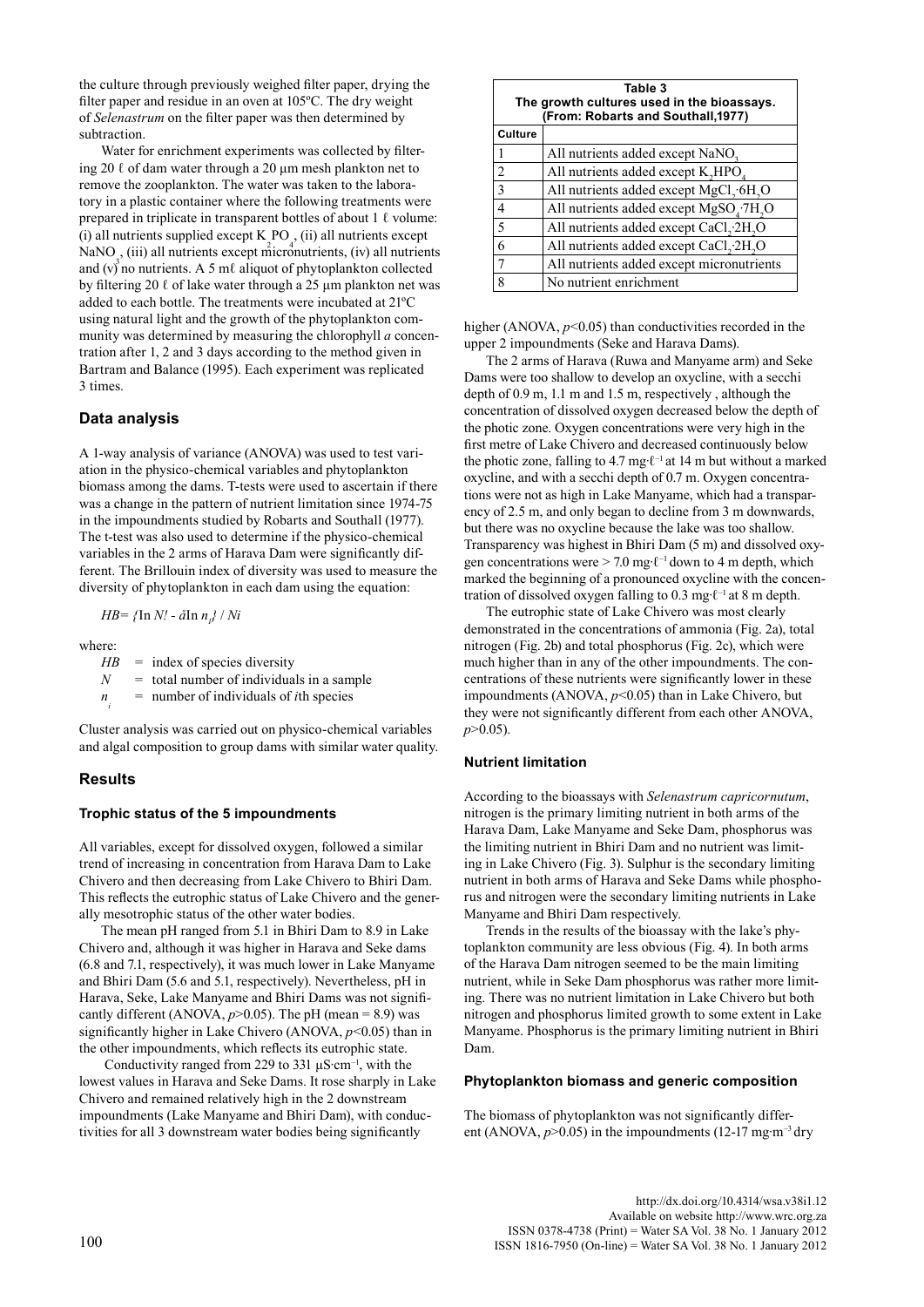

*The mean values of (a) ammonia, (b) nitrogen and (c) phosphorus in the five impoundments Values with the same superscripts are not significantly different (ANOVA, p>0.05)* **Harava Dam (Ruwa arm) Harava Dam (Manyame arm)**



## 0 50 100 150 200 *Figure 3*

*The mean maximum growth response (mg·* $*t*<sup>1</sup>$  *dry weight) of* Selenestrum capricornutum *after nine days of incubation in membrane filtered lake water with different nutrient enrichments*

[http://dx.doi.org/10.4314/wsa.v38i1.12](http://dx.doi.org/10.4314/wsa.v37i4.18) Available on website http://www.wrc.org.za ISSN 0378-4738 (Print) = Water SA Vol. 38 No. 1 January 2012 ISSN 1816-7950 (On-line) = Water SA Vol. 38 No. 1 January 2012 101



*Figure 4*

*Mean maximum growth response of phytoplankton community after three days of incubation in filtered lake water with different nutrient enrichments*

weight), except for Lake Chivero where it was much higher (38 mg∙m–3) than in the others, which is a reflection of its eutrophic state.

A total of 41 genera were identified from the phytoplankton samples with the largest number (38) being recorded in Lake Chivero, followed by Bhiri Dam, with 29 genera (Table 4). Blue-green algae were the dominant type of algae, making up from 61% of the total in the Manyame arm of Harava Dam to 89% in Lake Manyame. *Microcystis* was the most abundant form constituting 61% (Manyame arm of Harava Dam) to 80% in Lake Manyame. Blue-greens were the second-most numerous forms in the Ruwa arm of Harava Dam and Lake Manyame (*Oscillatoria*), and Lake Chivero and Seke Dam (*Anabaena*). Bhiri Dam differed slightly in having green algae, *Pediastrum* as the second-most numerous form, while the Manyame arm of Harava Dam differed further in having the dinoflagellate *Ceratium* as the second-most numerous form (24% of the total). The Brillouin diversity index differed little amongst the impoundments, ranging from 1.06 (Lake Manyame) to 1.47 (Seke Dam).

Using algal composition in the respective dams, the 5 impoundments were classified by cluster analysis into 3 groups (Fig. 5). Harava Dam, Seke Dam and Lake Manyame were showed to be similar to each other while Lake Chivero and Bhiri were different from the other dams. Using physico-chemical variables, the impoundments were clustered into 3 groups with Bhiri Dam and Lake Manyame in one group, Harava Dam and Seke Dam in the other, while Lake Chivero constituted the last group.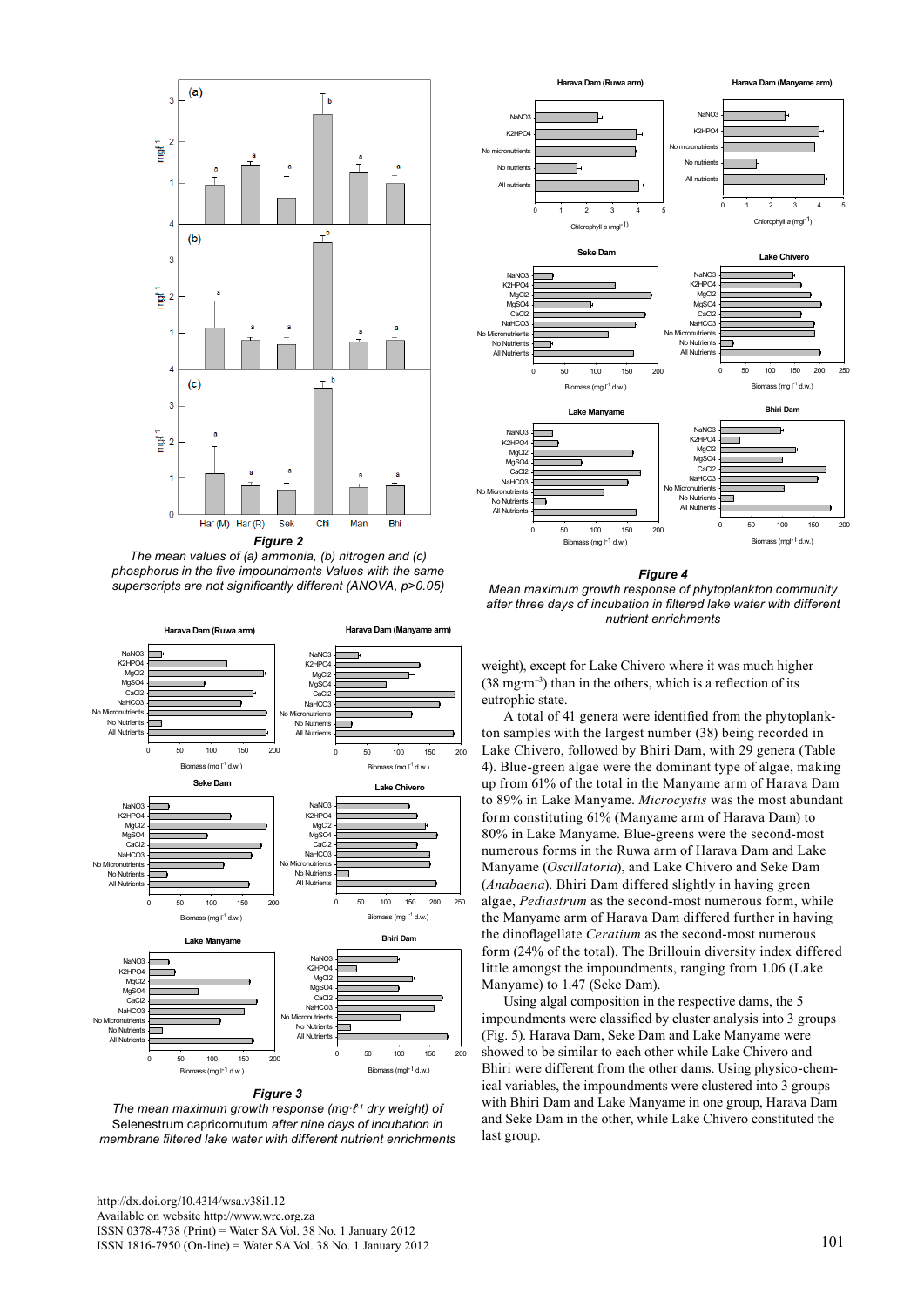| Table 4<br>The composition of the phytoplankton in the 5 impoundments (abundance per 1 me<br>sample) |                |                  |                     |                  |                  |                         |                         |
|------------------------------------------------------------------------------------------------------|----------------|------------------|---------------------|------------------|------------------|-------------------------|-------------------------|
| Date of<br>collection                                                                                | Genera         | Harava<br>(Ruwa) | Harava<br>(Manyame) | Seke Dam         | Lake<br>Chivero  | Lake<br>Manyame         | Bhiri<br>Dam            |
|                                                                                                      |                | 10-11.04         | 11-11-04            | 17-11-04         | 30-11-04         | 27-01-05                | 09-02-05                |
|                                                                                                      | Pediastrum     | 18               | 8                   | 10               | 35               | 31                      | 28                      |
|                                                                                                      | Scenedesmus    | 5                | $\mathbf{0}$        | $\boldsymbol{0}$ | 21               | $\boldsymbol{0}$        | 3                       |
|                                                                                                      | Volvox         | 18               | $\overline{4}$      | 12               | 19               | 18                      | 21                      |
|                                                                                                      | Chlamydomonas  | 6                | $\mathbf{0}$        | $\theta$         | 44               | 19                      | 23                      |
|                                                                                                      | Eudirina       | $\mathbf{0}$     | $\mathbf{0}$        | $\overline{0}$   | 11               | $\mathbf{0}$            | $\overline{2}$          |
|                                                                                                      | Ankistrodesmus | $\mathbf{0}$     | $\mathbf{0}$        | $\mathbf{0}$     | 12               | $\mathbf{0}$            | $\mathbf{0}$            |
|                                                                                                      | Spirigyra      | 41               | 24                  | 4                | 27               | 23                      | 5                       |
|                                                                                                      | Straurastrum   | $\boldsymbol{0}$ | 28                  | 60               | 71               | 12                      | 3                       |
| Chlorophyta                                                                                          | Zygnema        | 0                | $\mathbf{0}$        | 0                | 3                | 1                       | 5                       |
|                                                                                                      | Chlorella      | 8                | $\mathbf{0}$        | 0                | 16               | $\overline{0}$          | $\boldsymbol{0}$        |
|                                                                                                      | Coelastrum     | $\overline{0}$   | $\mathbf{0}$        | $\mathbf{0}$     | $\mathbf{1}$     | $\mathbf{0}$            | $\mathbf{0}$            |
|                                                                                                      | Pandorina      | 108              | $\mathbf{0}$        | 0                | $\overline{2}$   | 3                       | $\mathbf{0}$            |
|                                                                                                      | Gonium         | 3                | 17                  | 29               | 8                | $\mathbf{0}$            | $\mathbf{0}$            |
|                                                                                                      | Selanastrum    | 9                | $\mathbf{0}$        | 0                | 7                | 2                       | 3                       |
|                                                                                                      | Amscottia      | 7                | $\mathbf{0}$        | $\boldsymbol{0}$ | $\mathbf{0}$     | 0                       | 0                       |
|                                                                                                      | Asterococcus   | 20               | 92                  | $\mathbf{0}$     | 41               | $\boldsymbol{0}$        | $\mathbf{0}$            |
|                                                                                                      | Unidentified   | 5                | $\mathbf{0}$        | 1                | 0                | $\boldsymbol{0}$        | 0                       |
|                                                                                                      | Asterionella   | 19               | 18                  | 21               | $\overline{2}$   | 17                      | 5                       |
|                                                                                                      | Melosira       | 82               | $\mathbf{0}$        | $\boldsymbol{0}$ | 47               | 7                       | $\overline{2}$          |
|                                                                                                      | Navicula       | $\mathbf{0}$     | $\mathbf{0}$        | 47               | 19               | $\theta$                | 1                       |
|                                                                                                      | Pinnilaria     | 2                | $\mathbf{0}$        | 80               | 75               | 8                       | 2                       |
| Bacillariophyta                                                                                      | Cyclotella     | 3                | 22                  | 19               | 55               | 4                       | 12                      |
|                                                                                                      | Tabellaria     | 11               | 40                  | $\mathbf{0}$     | 2                | 14                      | 21                      |
|                                                                                                      | Gyrosigma      | $\boldsymbol{0}$ | $\mathbf{0}$        | 81               | $\mathbf{0}$     | 0                       | 1                       |
|                                                                                                      | Sirirella      | $\boldsymbol{0}$ | $\mathbf{0}$        | 78               | 80               | 0                       | 1                       |
|                                                                                                      | Synedra        | $\overline{0}$   | $\mathbf{0}$        | $\mathbf{0}$     | 1                | 1                       | 2                       |
|                                                                                                      | Microcystis    | 1675             | 962                 | 1 2 6 4          | 2985             | 1288                    | 524                     |
|                                                                                                      | Anabaena       | 13               | 9                   | 89               | 93               | 24                      | 12                      |
|                                                                                                      | Spirulina      | $\mathbf{0}$     | 3                   | $\mathbf{0}$     | $\overline{7}$   | 19                      | 13                      |
|                                                                                                      | Nostoc         | $\boldsymbol{0}$ | $\boldsymbol{0}$    | $\mathbf{0}$     | 3                | $\boldsymbol{0}$        | $\overline{c}$          |
| Cyanophyta                                                                                           | Oscillatoria   | 158              | 51                  | 47               | 43               | 38                      | 21                      |
|                                                                                                      | Unidentified   | 0                | 0                   | $\overline{2}$   | 1                | $\boldsymbol{0}$        | 1                       |
|                                                                                                      | Chroococcus    | $\mathbf{0}$     | $\boldsymbol{0}$    | 0                | 1                | 29                      | 11                      |
|                                                                                                      | Merismopedia   | $\boldsymbol{0}$ | $\boldsymbol{0}$    | 4                | 56               | 26                      | 10                      |
| Euglenophyta                                                                                         | Phacus.        | $\mathbf{1}$     | $\boldsymbol{0}$    | $\boldsymbol{0}$ | $\sqrt{2}$       | 5                       | $\mathbf{1}$            |
|                                                                                                      | Euglena sp     | $\overline{2}$   | $\mathbf{0}$        | $\overline{0}$   | 23               | $\overline{\mathbf{3}}$ | $\overline{2}$          |
|                                                                                                      | Traachelomonas | $\boldsymbol{0}$ | $\boldsymbol{0}$    | $\boldsymbol{0}$ | $\mathbf{1}$     | $\boldsymbol{0}$        | $\boldsymbol{0}$        |
| Dinophyta                                                                                            | Ceratium       | $\boldsymbol{0}$ | 411                 | 39               | $\overline{2}$   | 12                      | $\overline{\mathbf{3}}$ |
|                                                                                                      | Rhodomonas     | $\boldsymbol{0}$ | $\boldsymbol{0}$    | $\boldsymbol{0}$ | 1                | $\mathbf{0}$            | $\boldsymbol{0}$        |
| Haptophyta                                                                                           | Gonyostomum    | $\boldsymbol{0}$ | 0                   | 71               | $\boldsymbol{0}$ | $\boldsymbol{0}$        | $\overline{0}$          |
|                                                                                                      | Rotifera       | 1                | 1                   | $\boldsymbol{0}$ | 0                | $\overline{c}$          | $\boldsymbol{0}$        |
| Total                                                                                                |                | 2215             | 1690                | 1958             | 3817             | 1606                    | 740                     |
| No. of genera                                                                                        |                | 23               | 15                  | 18               | 36               | 24                      | 29                      |
| Brillouin diversity index                                                                            |                | 1.10             | 1.32                | 1.47             | 1.31             | 1.06                    | 1.43                    |

## **Discussion**

The most distinctive feature of the 5 impoundments was the highly eutrophic state of Lake Chivero. The lake has been in this state since the 1960s (Munro, 1966) and is likely to remain so because the local authorities responsible for sewage treatment have not been able to keep up with the population growth in Harare and Chitungwiza (Marshall, 2005). Lake Chivero's eutrophic condition is reflected in all physio-chemical variables and by a much higher density and biomass of phytoplankton than in the other impoundments, and by the fact that algal

growth in the bioassay is not limited by any nutrients (Table 5). The transparency in the lake is low and it is likely that productivity may now be limited by light, as it was in the 1970s (Robarts, 1979; Robarts et al., 1982).

The key questions being addressed in this investigation were whether or not the Harava and Seke Dams had become more eutrophic in the 30 years since Robarts and Southall (1977) worked in them. The likelihood that they may have become enriched has been increased because of the rapid urbanisation of the Ruwa River catchment, which now includes at least 2 sewage works. Since the Manyame River drains a largely rural catchment the 2 arms of the Harava Dam might be expected to be different but this has not been the case, with no significant differences recorded in their physicochemical status. The only notable biological difference between them was the much lower phytoplankton density and lower proportion of blue-green algae in the Manyame arm. This arm was unusual in having a high proportion of *Ceratium* in its phytoplankton, common in waters relatively rich in plant nutrients such as nitrates and phosphates (Lund and Lund, 1995), but whether this reflects differences in water quality is unclear.

The eutrophic status of these impoundments was also determined by examining the differences between the *Selenastrum capricornutum* bioassays done 30 years ago and those conducted in the present study. The most significant differences in growth response occurred when no nutrients were added and when no phosphorus was added (Table 5). The 15- to 17-fold increase in the growth response without the addition of phosphorus suggests that

this nutrient no longer limits algal growth in either the Harava or Seke Dams. This was confirmed by the bioassays, which indicated that nitrogen is now the main limiting nutrient, a situation quite different from that prevailing in the 1970s when phosphorus was limiting (Robarts and Southall, 1977). The switch from N-limitation to P-limitation is generally an indication of enrichment in Southern Africa, where the soils tend to be deficient in phosphorus, while nitrogen deficiencies can be made up though nitrogen fixation by blue-green algae (Thornton, 1980)

A second important question was whether or not the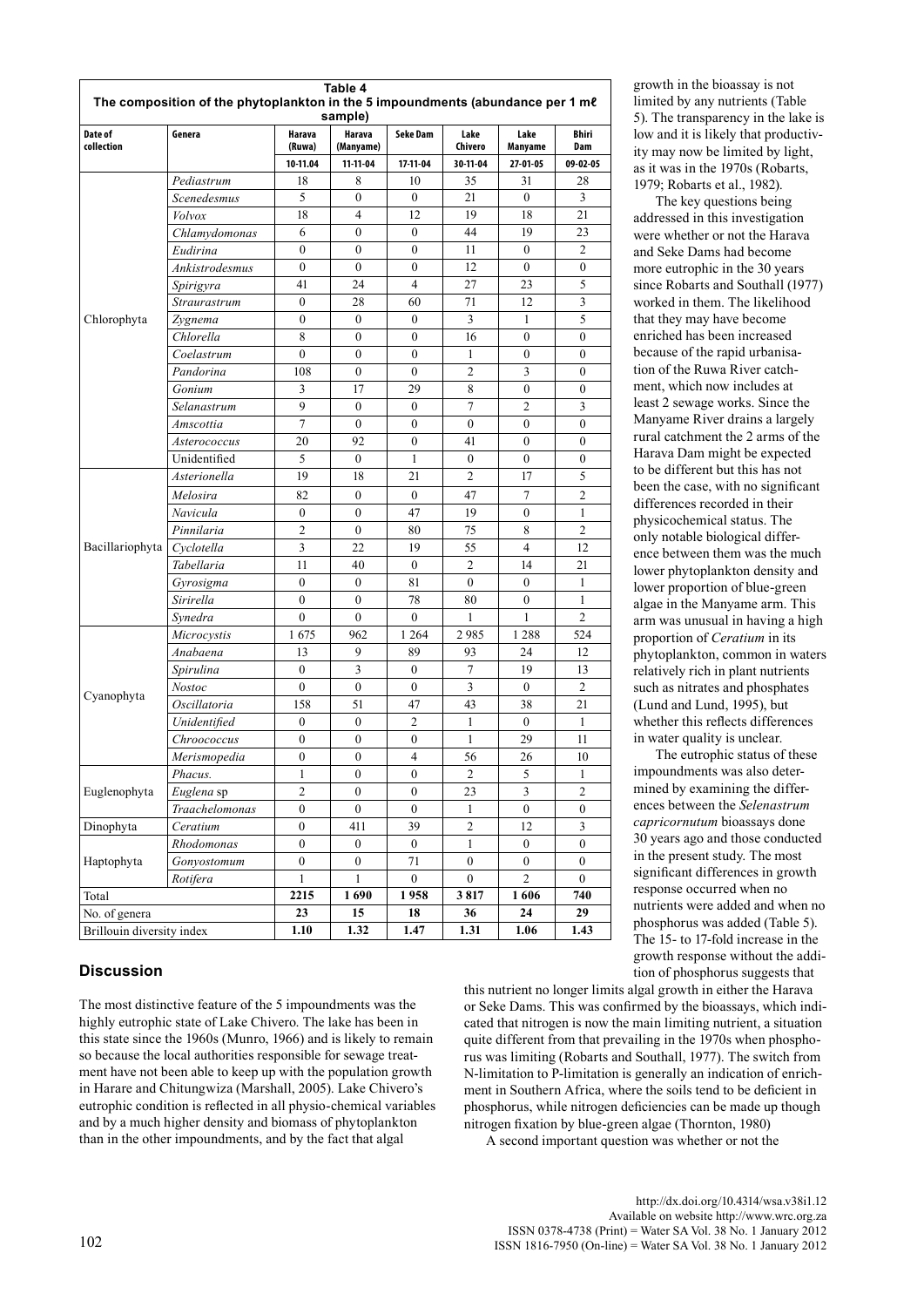



impoundments below Lake Chivero were being enriched by the discharge of nutrient-rich water from the lake. These impoundments downstream have not yet become eutrophic and Lake Chivero is therefore acting as a nutrient trap. Conductivity seems to be an exception to this general trend because it was high in both Lake Manyame and Bhiri Dam. This suggests that water from Lake Chivero was affecting these impoundments, although this is contradicted by the decrease in calcium and chloride in the 2 lower impoundments. One possible explanation for the high conductivity in Lake Manyame and Bhiri Dam is that they both receive water from the Great Dyke , a unique geological feature consisting of mafic and ultramafic rocks such as norite, pyroxenite and serpentine (Worst, 1960). The streams originating on the dyke have an unusually high concentration of magnesium (Harrison et al., 1966) and this might explain the high conductivity of the 2 lower impoundments.

The bioassays with *Selenastrum capricornutum* showed that productivity in Lake Chivero, as in the study by Robarts and Southall (1977), is limited by light rather than by any nutrient. This suggestion is supported by the low transparency of the lake. Phosphorus is commonly the limiting nutrient in southern African inland waters (Thornton and Walmsley, 1982; Allanson

et al.,1990) and was the limiting nutrient in the Harava and Seke Dams in the 1970s (Robarts and Southall, (1977). The fact that it is no longer the limiting nutrient in these dams and Lake Manyame suggests that they have been enriched to some extent but are not yet eutrophic. The discharge of sewage effluent into the Ruwa River by the growing urban areas of Ruwa and Epworth probably accounts for the enrichment of Harava and Seke Dams and the situation may have been worse were it not for the fact that they are relatively small and have a low water retention time, which means that nutrients would be flushed out every rainy season when the dams overflow.

Lake Manyame, a lake reported to be mesotrophic by Watts (1982), is at risk from the growth of Norton and the western suburbs of Harare. Bhiri Dam is the only one that seemed to be oligotrophic, with phosphorus as the limiting nutrient. Paradoxically, it is the only dam with an anoxic hypolimnion, a feature normally associated with eutrophic conditions. However, larger reservoirs in Zimbabwe have an anoxic hypolimnion, regardless of their trophic status, and deoxygenation of deeper waters is particularly associated with new impoundments (Coche, 1974; Mitchell and Marshall, 1974; Masundire, 1992; Donnelly and Marshall, 2004).

The contradictory results between the bioassays with the lake's phytoplankton and those with *Selenastrum capricornutum* for Seke Dam could have been caused by the species composition of the inoculums, where the presence of one species can deplete one nutrient and that nutrient becomes depleted first, even if it is not limiting the growth of the whole phytoplankton community. Similar observations were made by Boyd et al. (1998).

The dominance of *Microcystis* and other blue-green algae in all of the impoundments was unexpected because this suggests that they might all be enriched, since most oligotrophic Zimbabwean reservoirs are dominated by green algae. There has been a change in the dominant algae of the Ruwa and Manyame arms of Harava Dam, Seke Dam and Lake Chivero over the last 30 years. Unlike in the 1974-75 study by Robarts and Southall (1977), *Microcystis* was the dominant genera at all 6 sites in the present study although at least one genus has maintained its dominance in each: *Melosira* in the Ruwa arm, *Ceratium* in the Manyame arm and Seke Dam, *Microcystis* and *Anabaena* in Lake Chivero.

The cluster analysis (Fig. 5(a)) indicated that the algal composition in Lake Manyame, Seke Dam and Harava Dam was generally similar, while Lake Chivero and Bhiri Dam were in groups on their own. The physico-chemical variables (Fig. 5(b)) grouped Seke and Harava Dams into one group, Lake Manyame

| Table 5<br>The mean maximum growth response (expressed as mg $\ell^{-1}$ of chlorophyll a) of Selenestrum capricornutum<br>after 9 days of incubation in membrane-filtered lake water with different nutrient enrichments in 1974-75<br>(Robarts and Southall, 1977) and 2004-05 (the present study) |               |         |         |                                     |         |                     |         |         |
|------------------------------------------------------------------------------------------------------------------------------------------------------------------------------------------------------------------------------------------------------------------------------------------------------|---------------|---------|---------|-------------------------------------|---------|---------------------|---------|---------|
|                                                                                                                                                                                                                                                                                                      | Harava (Ruwa) |         |         | Harava (Manyame)<br><b>Seke Dam</b> |         | <b>Lake Chivero</b> |         |         |
|                                                                                                                                                                                                                                                                                                      | 1974-75       | 2004-05 | 1974-75 | 2004-05                             | 1974-75 | 2004-05             | 1974-75 | 2004-05 |
| All nutrients                                                                                                                                                                                                                                                                                        | 162           | 186     | 170     | 186                                 | 148     | 159                 | 175     | 201     |
| No nutrients                                                                                                                                                                                                                                                                                         | 4             | 20      |         | 25                                  | 4       | 28                  | 6       | 25      |
| No micronutrients                                                                                                                                                                                                                                                                                    | 170           | 186     | 100     | 120                                 | 75      | 119                 | 145     | 189     |
| No NaHCO.                                                                                                                                                                                                                                                                                            | 125           | 146     | 150     | 165                                 | 145     | 163                 | 170     | 188     |
| No CaCl.                                                                                                                                                                                                                                                                                             | 150           | 166     | 160     | 189                                 | 150     | 179                 | 165     | 161     |
| No MgSO                                                                                                                                                                                                                                                                                              | 75            | 88      | 60      | 79                                  | 75      | 91                  | 175     | 202     |
| No MgCl <sub>2</sub>                                                                                                                                                                                                                                                                                 | 160           | 182     | 90      | 116                                 | 155     | 188                 | 160     | 180     |
| No K <sub>n</sub> HPO                                                                                                                                                                                                                                                                                | 8             | 123     | 6       | 133                                 | 7       | 130                 | 16      | 161     |
| No NaNO.                                                                                                                                                                                                                                                                                             | 12            | 21      | 11      | 36                                  | 15      | 31                  | 5       | 146     |